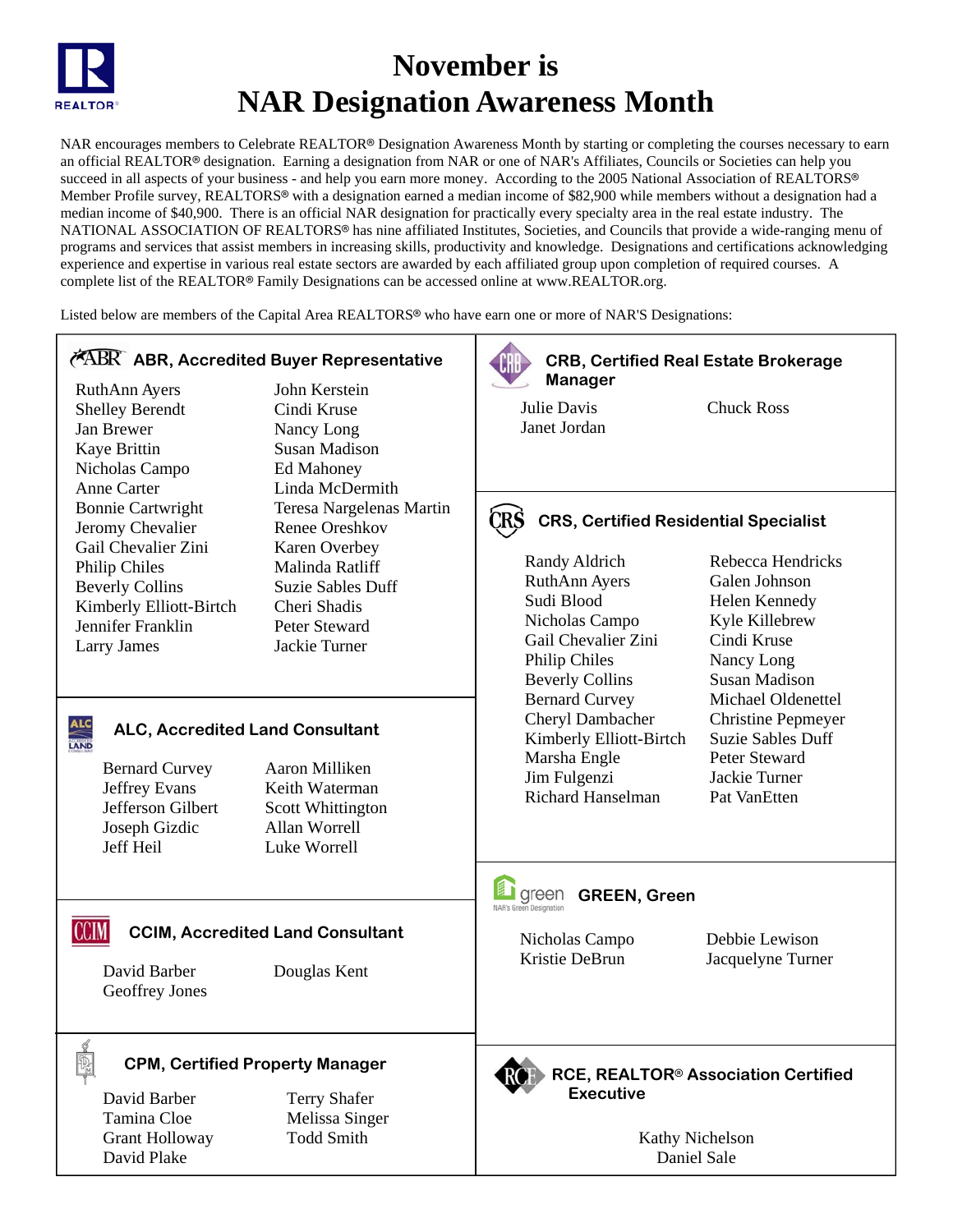

#### **GRI, Graduate REALTOR**7 **Institute**

Randy Aldrich Christine Anzalone RuthAnn Ayers Kathy Badger Cristi Bartolomucci Patti Bauer Jackie Bellis Julia Benoit Martin Benoit Shelley Berendt Melissa Betty Cheryl Block Sudi Blood Edward Bowen Miriam Boyd Mitzi Brandenburg Marsha Branson Cindy Brent Kaye Brittin Rod Brown John Broyles Krystal K Buscher Michael Buscher Michael Call Dominic Campo Nicholas Campo Laura Catherwood Gail Chevalier Zini Philip Chiles Robert Chipman Judy Cole Beverly Collins Charles Colonius Paula Conder Lorri Conn Steve Contri Steve Cramer Ted Curtis Bernard Curvey Joseph Curvey Cheryl Dambacher

Tina Davidson Derrel Davis Julie Davis Kristie DeBrun Christie DeFrates Stephanie Do Beverly Dorworth Bill Dragoo Sandy Dragoo David Drobisch Ronald Duff Rick Duffy Kimberly Elliott-Birtch Barbara Endzelis Marsha Engle Lisa Ernst Sharon Esslinger Gaye Evans Gary Farley Carolin Faulkner Stepheni Ferguson Michael Finley Jackie Frost Wendi Fryman Jim Fulgenzi Kassie Furman Kevin Graham Mary Gray Paul Green Sarah Grussenmeyer James Gvazdinskas Sandra Hamilton Richard Hanselman Gary Harvey Jane Hay Steve Hayden Henry Helton Rebecca Hendricks Robert Hendrickson Malia Hepburn Constance Heskett

Matthew Holcomb Dana Hudson Cody Huson Schuyler Huston Carolyn Hymes Galen Johnson Janet Jordan Helen Kennedy John Kerstein Kyle Killebrew Barbara Krueger Cindi Kruse Mari Landgrebe Lisa LaRue Bill Lash Cheryl Lawrence Debbie Lewison Jane Locascio Nancy Long Lori Luster Susan Madison Linda Mahan Jerri Mazzotti Barbara McCord Ki McCurley LeAnne McKee Angela Miller Cindy Mitchell Bob Moberg Roni Mohan SueAnn Mullen Nick Musso Todd Musso Samuel Nichols Sharon Oakes Michael Oldenettel Karen Overbey Kathy Park Christine Pepmeyer Ronald Peterman Fritz Pfister

Judy Rader Malinda Ratliff Randall Raynolds Patrick Regan Chuck Ross Suzie Sables Duff Larry Sapp Chuck Sattler Art Seppi Cheri Shadis Tracy Shaw Michael Snow Renee Sommer Dianne Steinberg Peter Steward Natchure Stockton Philip Stone Dawn Stremsterfer David Sullivan Dowd Sullivan Elaine Taylor Tracie Taylor Jennifer Teimeyer Joseph Tetzlaff Annette Thompson Joann Tiemann Mary Beth Tillitt-Pratt Jackie Turner Pat VanEtten Gary VanHise Vincent Veseling Rita Victor Sherry Washburn Betty Webb Mary Jo Welch Scott Whittington Cherri Williams Jami Winchester Caron Yates Al Young Mark Zeigler

Philip Chiles Beverly Collins Dean Hawk Kim Hayden Kevin Jarvis

Jane Locascio Susan Madison Chuck Sattler Hero Tameling Jacquelyne Turner

## **SRES** SRES, Seniors Real Estate Specialist **SRS** SRS, Seller Representative Specialist

Sudi Blood Mitzi Brandenburg Kaye Brittin Nicholas Campo Gail Chevalier Zini Philip Chiles Lorri Conn Bernard Curvey Joseph Curvey Kristie DeBrun

Jane Hay Janet Jordan Kassie Kern Furman Cheryl Lawrence Lori Luster Ki McCurley Chuck Sattler Dawn Stremsterfer Gary VanHise Caron Yates